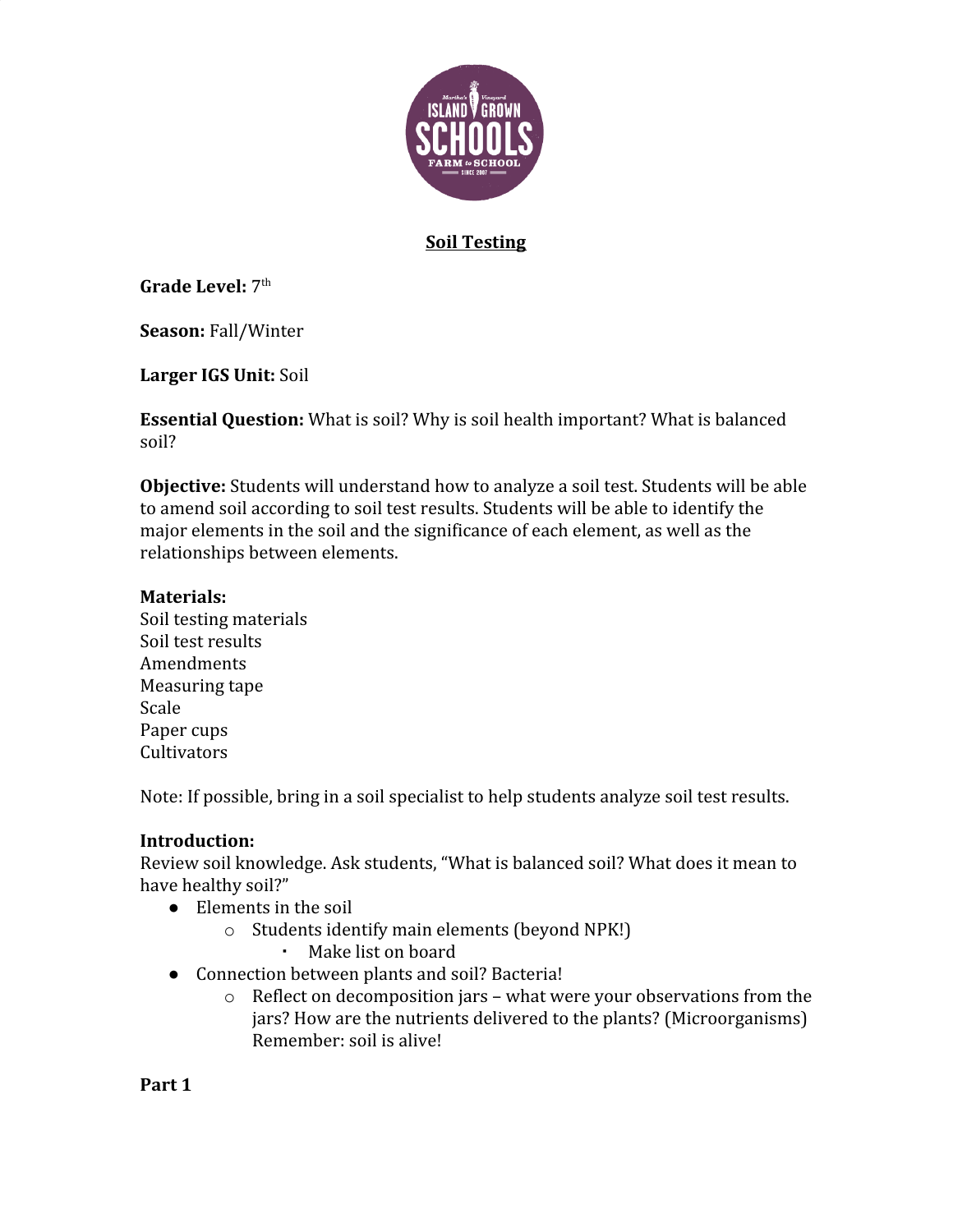

## **Discussion:**

"Why is healthy soil important?"

- Human health
	- o Introduce William Albrecht he made the connection between healthy soil and healthy people. This was a radical idea!
	- o Explain "nutrient density"
- Global warming/Climate change
	- o Carbon sequestered in the soil: organic matter dictates how much water the soil can take in, and how much Carbon the soil can hold.

Explain that soil samples were collected from the school garden and were sent to be analyzed. We have the results, and we are going to explore them together and figure out what we need to do to make our garden grow the best food for our school!

Ask students, "how do we know how much we can amend the soil/how much fertilizer we can add? Is there such a thing as too much fertilizer?"

- Gas tank analogy
- Soil percolation dictates how much it can hold

# **Activity 1: Soil Test Analysis**

In small groups, students analyze the soil test results. (The ideal levels for each element should be listed on the test. If not, post the ideal levels on the board)

In their journals, students respond to the following questions:

- Which elements are too high?
	- o Discuss the issue of phosphorus on the island
	- o What can we do to lower levels of certain elements?
- Which elements are too low?
- Find relationships between elements (do you see any patterns when one element is high another is low and vice versa?)
	- o Calcium and Boron
	- o Sulfur and Magnesium
	- o Potassium and Calcium
	- o Introduce *cations*

How do we amend these? What can we use as fertilizers? Are there other ways to amend the soil? (Refer to cover cropping lesson and/or compost tea lesson, if possible)

- $\bullet$  Epsom Salts = Mag Sulfate
- $\bullet$  Borax = Boron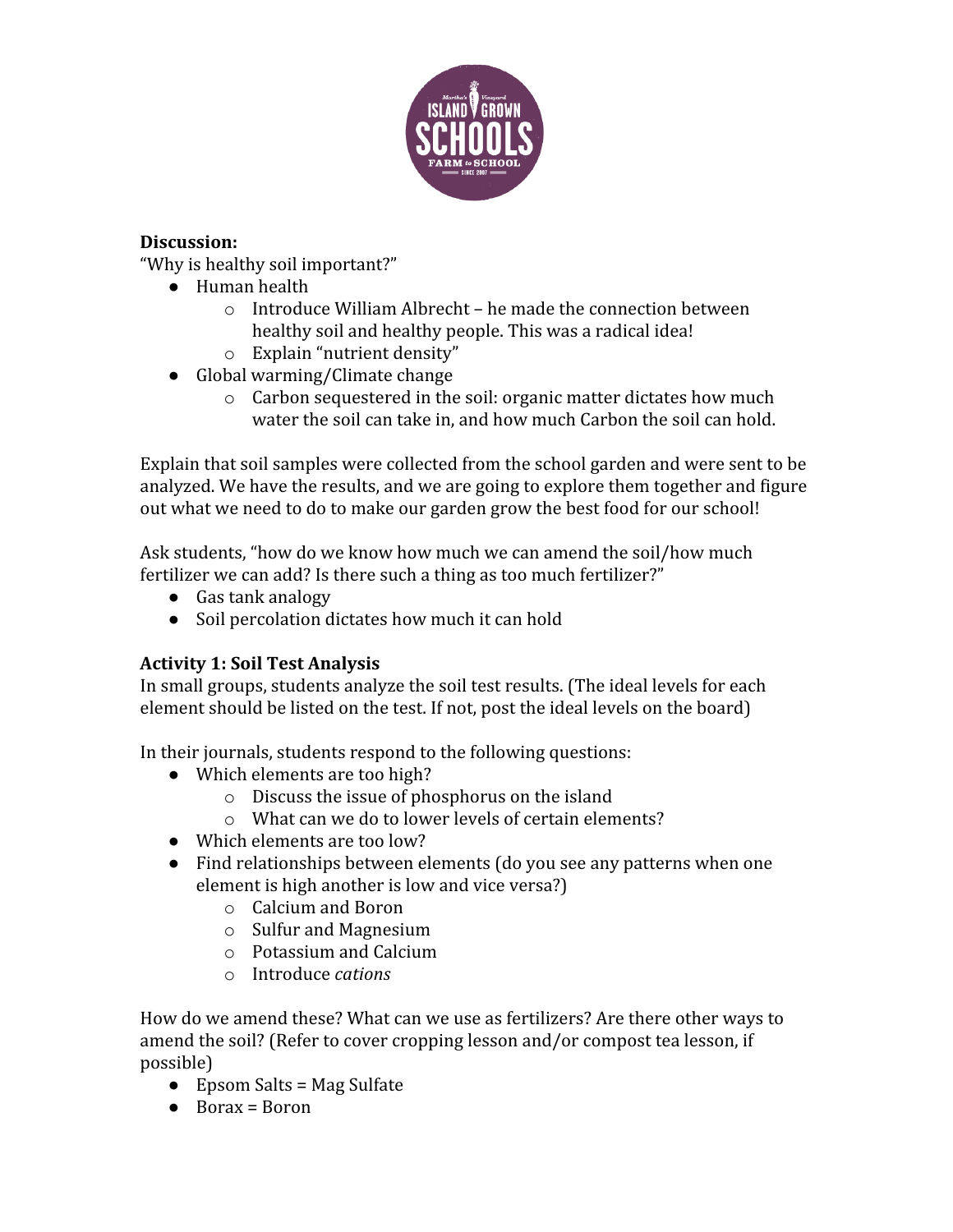

- Lime for acidic soil
- $\bullet$  Kelp meal = micronutrients
- $\bullet$  Sea salt = micronutrients

What about the micronutrients? Explain that there are 60-90 micronutrients that we also have to pay attention to  $-$  it's not just about N, P, and K! Where can we find most of these nutrients? Hint: it's surrounding the island (salt water)

## **Part 2**

### **Discussion:**

Introduce the history of New England soil – pH levels and acid rain. Ask students to list plants that like acidic soil. "Do the vegetables in our school garden like acidic soil? How can we balance the pH?"

# **Activity 2: Garden Bed Amendments**

Explain to students that it is their job to figure out how to make the soil in the garden beds the best it can be, to grow the best food for the school.

Break students into small groups, and assign each group a different area/bed. Hand out results from each area.

In order to figure out how much of each amendment they are going to need, students must first do the math:

- Area of bed
- Rate per acre of each amendment (usually ton/acre)
- There are 43,560 sq feet in an acre
- $\bullet$  2.000 lbs. in a ton

Using this ratio, students find their amendment measurement: 2000 lbs x

\_\_\_\_\_\_ = \_\_\_\_\_\_ 43,560 sq feet (your garden's sq feet)

If lbs. is too large a measurement, convert to ounces using this measurement:

 $16 \text{ oz}$  x \_\_\_\_\_\_ = \_\_\_\_\_\_